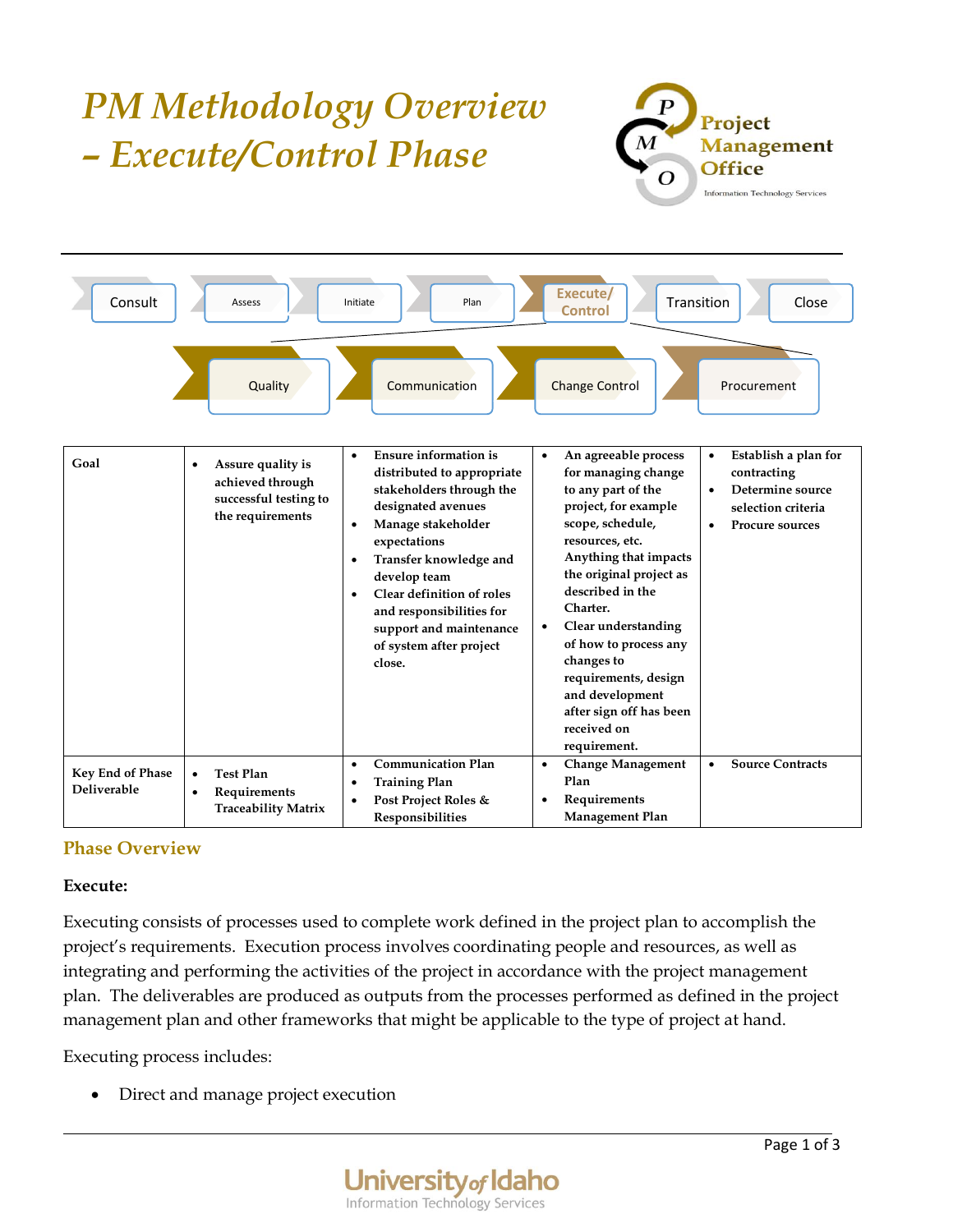- Quality assurance of deliverables
- Acquire, develop and manage project team
- Distribute information
- Manage stakeholder expectations
- Conduct procurement
- Test deliverables against requirements and initial design.

## **Quality:**

Quality control describes the direct use of testing to measure the achievement of specified requirements. Quality is not just simply testing. It is taking it to the next level of measuring the success or failure of testing. It is setting limits that say, in effect, if this particular part is broken, then whatever is tested fails. The test plan will drive how you test and will indicate the quality factors for measuring success. Of course, the higher the risk in the project, the more rigor is put into quality management.

A *test plan*, that should have been created in the Assess phase, is simply a high-level summary of the areas (functionality, elements, regions, etc.) you will test, how frequently you will test them, and where in the development or publication process you will test them. A test plan also needs an estimate of the duration of testing, and statement of any required resources.

A *Requirements Traceability Matrix* a document that matches high level requirements that define the scope of the project or system to detailed requirements and matches those detailed requirements to the test cases. It ensures all requirements are being tested and provides the ability to measure success of testing. It is important that this document be adjusted any time there is a scope change that causes additional or changed requirements.

## **Monitor & Control:**

Monitoring and controlling consists of those processes performed to observe project execution so that potential problems can be identified in a timely manner and corrective action can be taken, when necessary, to control the execution of the project. The key benefit is that project performance is observed and measured regularly to identify variances from the project management plan.

Monitoring and controlling includes:

- Measuring the ongoing project activities ("where are we")
- Monitoring the project variables (cost, effort, scope, etc.) against the project management plan and the project performance baseline (where we should be)
- Identify corrective actions to address issues and risks properly (How can we get on track again)
- Influencing the factors that could circumvent integrated change control so only approved changes are implemented.

In multi-phased projects, the monitoring and control process also provides feedback between project phases, in order to implement corrective or preventive actions to bring the project into compliance with the project management plan.